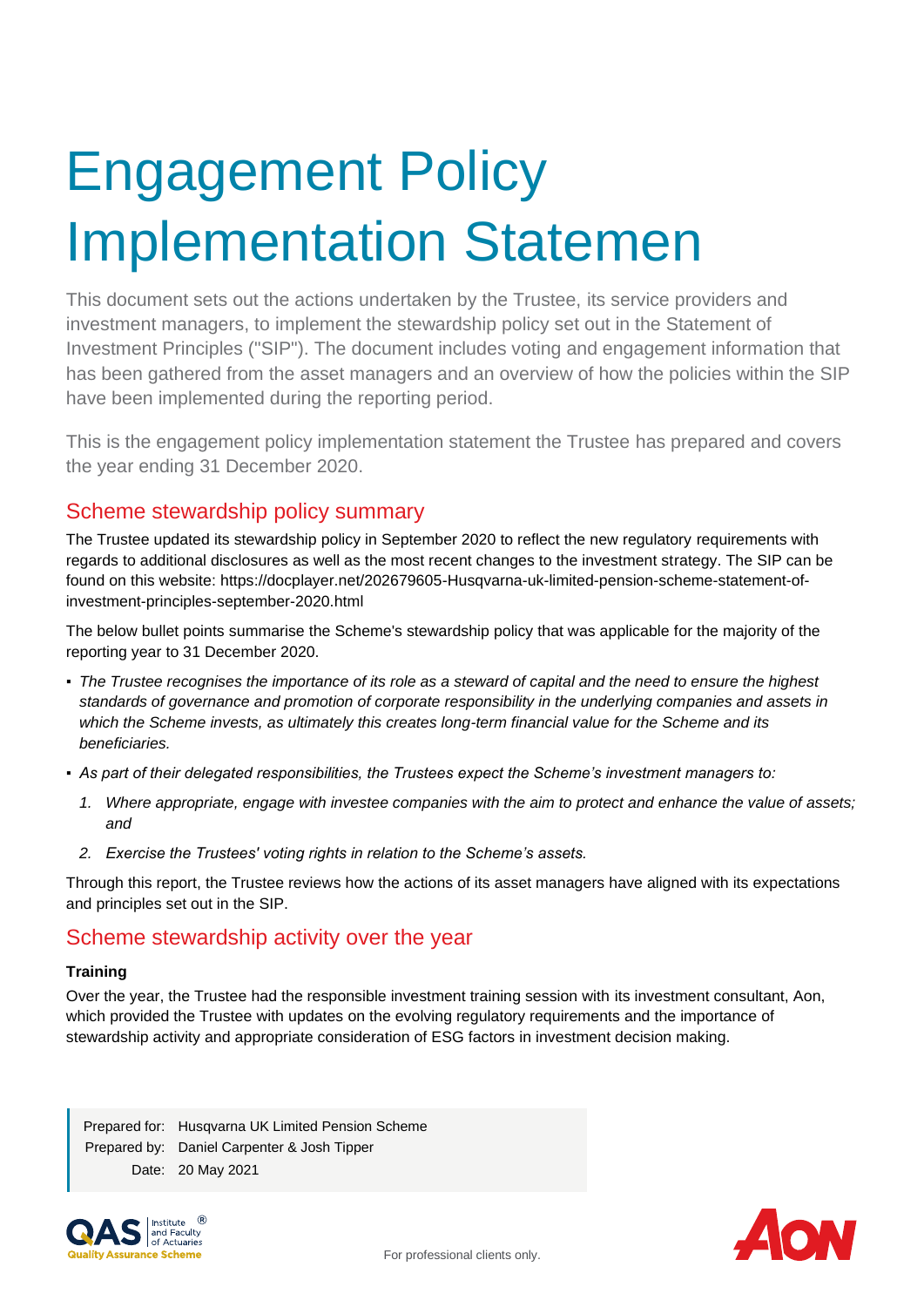#### **Updating the stewardship policy**

In line with regulatory requirements to expand the SIP for a number of policies such as costs transparency and incentivising managers, the Trustee also reviewed and expanded the stewardship policy in September 2020 to be more explicit on expectations and recourse where necessary.

The expanded policy sets out in greater detail the Trustee's expectations of its appointed investment managers, how the Trustee will review and engage with its investment managers and the reporting that Scheme members can expect from the Trustee.

Whilst these changes were made part way through the year, this report will set out how the Trustee and the Scheme's investment managers have engaged throughout the full year.

#### **Ongoing monitoring**

The Trustee received a quarterly monitoring report from its Investment Consultant, Aon. This report include ESG ratings and highlight any areas of concern, or where action is required. The ESG rating system is for Aon's "Buy" rated investment strategies and is designed to assess whether investment managers integrate responsible investment and more specifically ESG considerations into their investment decision making process. The ESG ratings are based on a variety of qualitative factors, starting with a proprietary due diligence questionnaire, which is completed by the fund manager.

Aon's researchers also conduct a review of the managers' responsible investment related policies and procedures, including a review of their responsible investment policy (if they have one), active ownership, proxy voting and/or stewardship policies. After a thorough review of the available materials, data and policies, as well as conversation with the fund manager, the lead researcher will award an ESG rating, which is subject to peer review using an agreed reference framework. Ratings will be updated to reflect any changes in a fund's level of ESG integration or broader responsible investment developments.

Aon's manager research team regularly engage with the Scheme's investment managers on behalf of the Trustee on a variety of ESG issues. Aon will report back to the Trustee any areas of concern on which the Trustee may wish to engage directly with the manager.

There were no major changes to the manager ratings over the year, and all of the Trustee's investment managers continue to be 2 (average) rated (out of 4, with 4 being strong) 1 . Simply put, this rating means that the fund management team is aware of potential ESG risks in the investment strategy and has taken some steps to identify, evaluate and potentially mitigate these risks.

The Trustee notes that the 2 rating Aon has assigned to the Legal & General Investment Management ("LGIM") Multi-Factor Equity Fund is a rating that covers all of LGIM's passive equity products. Passive managers tend to have limited ability to select stocks according to their ESG risks. However, as noted below, the Multi-Factor Equity Fund in which the Trustee is invested has recently evolved to take into account ESG related risks. Over time, we expect ratings may diverge.

### **Evolution of the Legal & General Investment Management ("LGIM") Multi-Factor Equity Fund**

Over the year, the LGIM Developed Balanced Factor Equity Index Fund evolved to incorporate a low-carbon tilt, as well as including explicit exclusions on several sectors. These sector exclusions include tobacco, thermal coal, controversial weapons and companies in violation of the United Nations Compact. These changes have been made to reduce ESG risks, without impacting the primary objective of gaining exposure to robust sources of return.

<sup>1</sup>More information on the ESG Ratings process can be accessed here: https://www.aon.com/getmedia/0b52d7ec-db77-41bc-bb45-9386034db392/AonCanada-Publication-Investment-GuideESGRatings.aspx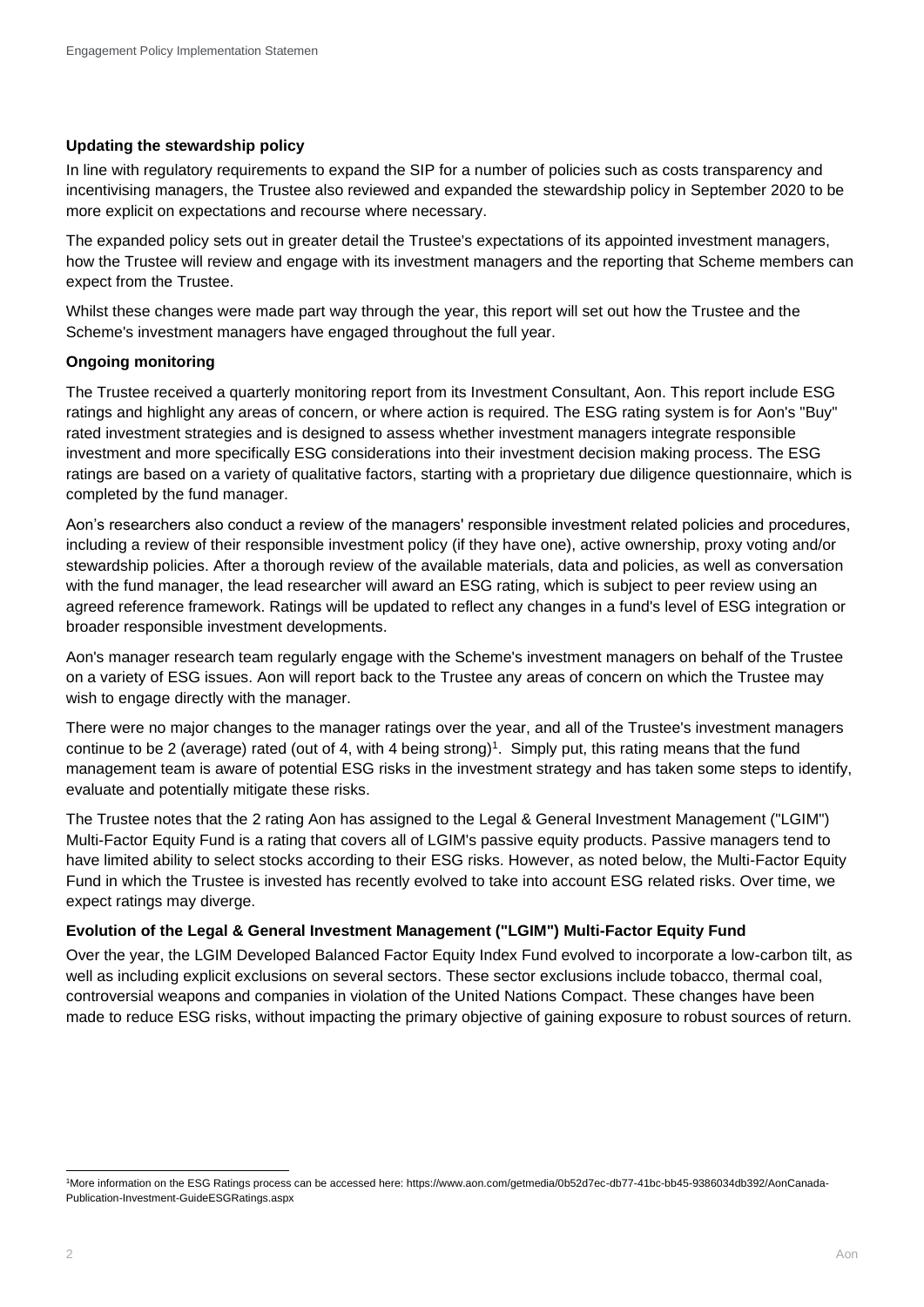# Voting and engagement activity

## **LGIM Multi Factor Equity Fund ("LGIM")**

#### **Voting**

|                                              | 1 Jan 2020 - 31 Dec 2020 |
|----------------------------------------------|--------------------------|
| % resolutions voted                          | 99.71%                   |
| % of resolutions voted<br>against management | 17.90%                   |
| % resolutions abstained                      | 0.12%                    |

LGIM makes use of the Institutional Shareholders Service's (ISS) proxy voting platform to electronically vote and augment its own research and proprietary ESG assessment tools, but does not outsource any part of the strategic decisions. It has put in place a custom voting policy with specific instructions that apply to all markets globally, which seek to uphold what it considers to be minimum best practice standards all companies should observe. Even so, LGIM retains the ability to override any voting decisions based on the voting policy if appropriate, for example of engagements with the company have provided additional information.

#### **Amazon**

An example of a significant vote at a company was in May 2020, when LGIM supported 10 out of 12 shareholder proposals put forward against the management of Amazon, the largest number of shareholder proposals put on the table for any US company this proxy season. Two resolutions were in relation to governance structures that benefit long-term shareholders, and the remaining eight were in relation to disclosure to encourage a better understanding of process and performance of material issues. The resolutions received between 1.5% and 30% support from shareholders, meaning they were not passed.

Despite shareholders not giving majority support to the raft of shareholder proposals, the sheer number and focus on these continues to dominate the landscape for the company. LGIM's engagement with the company continues as it pushes it to disclose more and to ensure it is adequately managing its broader stakeholders, and most importantly, its human capital.

#### **Olympus Corporation**

Japanese companies in general have trailed behind European and US companies, as well as companies in other countries, in ensuring more women are appointed to their boards. The lack of women is also a concern below board level. LGIM states that it has for many years promoted and supported an increase of women on boards, at the executive level and below. On a global level it believes that every board should have at least one female director, and deem this a de minimis standard. Globally, it aspires to all boards comprising 30% women.

In February 2019 LGIM sent letters to the largest companies in the MSCI Japan which did not have any women on their boards or at executive level, indicating that they expect to see at least one woman on the board. One of the companies targeted was Olympus Corporation.

In the beginning of 2020, LGIM announced that it would commence voting against the chair of the nomination committee or the most senior board member (depending on the type of board structure in place) for those companies included in the TOPIX100. As a result, LGIM voted against the election of a director for Olympus Corporation at the July 2020 board meeting.

While c. 95% of shareholders voted in favour of the election of the director, LGIM stated it will continue to engage with and require increased diversity on all Japanese company boards.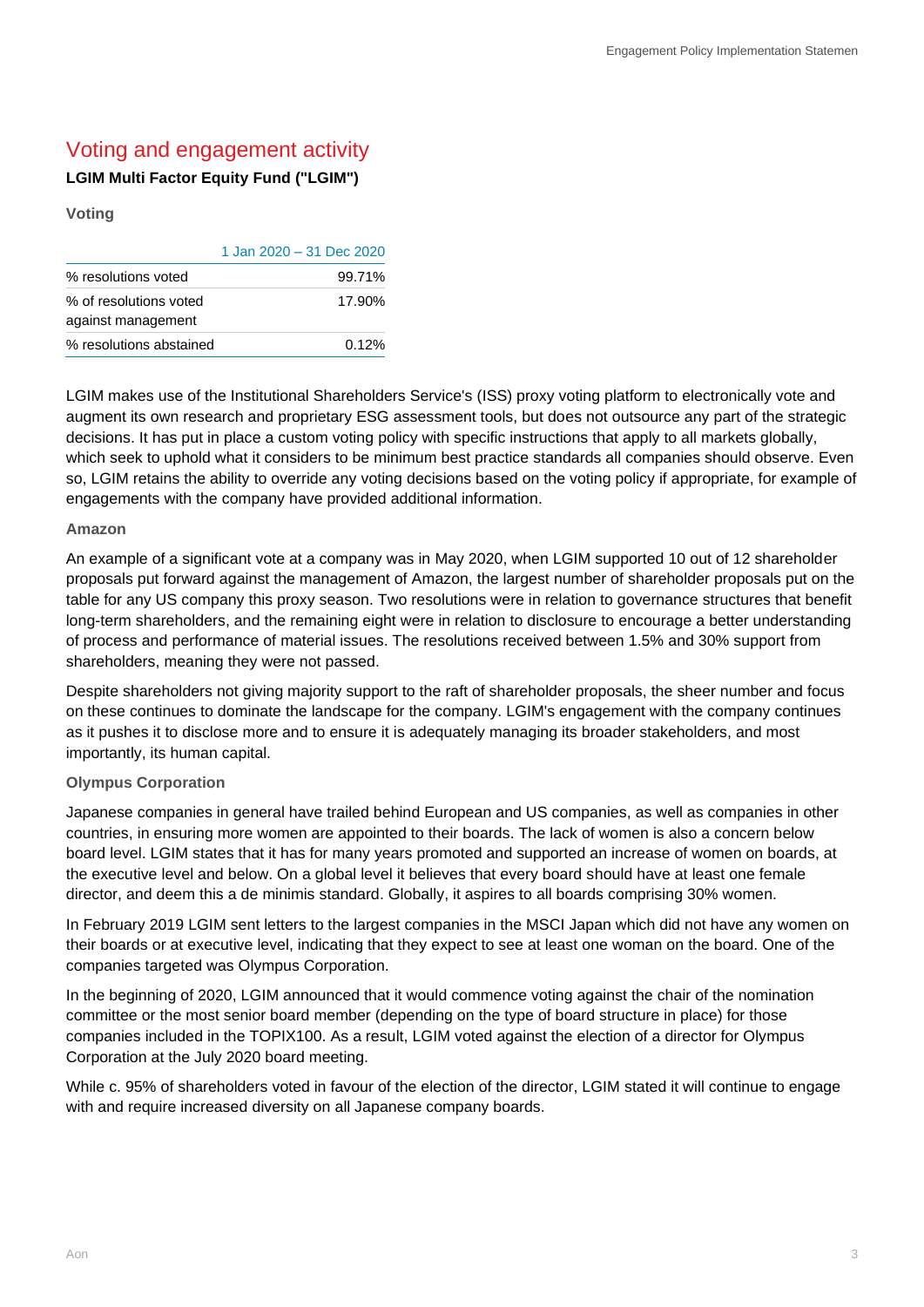#### **Pearson**

In September 2020, LGIM voted against a remuneration policy put forward by an investee company Pearson. Pearson issued a series of profit warnings under its previous CEO. Despite this, shareholders have been continuously supportive of the company, believing that there is much value to be gained from new leadership and a fresh approach to their strategy. However, the company decided to put forward an all-or-nothing proposal in the form of an amendment to the company's remuneration policy. This resolution at the extraordinary general meeting (EGM) was seeking shareholder approval for the grant of a co-investment award, an unusual step for a UK company, yet if this resolution was not passed the company confirmed that the proposed new CEO would not take up the CEO role.

This is an unusual approach and many shareholders felt backed into a corner, whereby they were keen for the company to appoint a new CEO but were not happy with the plan being proposed. However, shareholders were not able to vote separately on the two distinctly different items, and felt forced to accept a less-than-ideal remuneration structure for the new CEO.

LGIM spoke with the chair of the board earlier this year on the board's succession plans and progress for the new CEO. It also discussed the shortcomings of the company's current remuneration policy.

LGIM spoke with the chair directly before the EGM and relayed its concerns that the performance conditions were weak and should be re-visited to strengthen the financial underpinning of the new CEO's award. LGIM also asked that the post-exit shareholding requirements were reviewed to be brought into line with expectations for UK companies. In the absence of any changes, LGIM took the decision to vote against the amendment to the remuneration policy.

33% of shareholders voted against the co-investments plan and therefore, by default, the appointment of the new CEO. While this resulted in the plan being passed, it highlighted concerns around governance, which LGIM has stated will need to be addressed through continuous engagement going forward.

#### **Engagement**

LGIM has a six-step approach to its investment stewardship engagement activities. Broadly, these are:

- 1. Identify the most material ESG issues,
- 2. Formulate the engagement strategy,
- 3. Enhancing the power of engagement,
- 4. Public Policy and collaborative engagement,
- 5. Voting, and
- 6. Reporting to stakeholders on activity.

More information can be found on LGIM's engagement policy here: https://www.lgim.com/landgassets/lgim/\_document-library/capabilities/lgim-engagement-policy.pdf

#### **Procter & Gamble:**

An example of engagement over 2020 was with Proctor and Gamble (P&G). P&G uses both forest pulp and palm oil as raw materials within its household goods products. A key issue identified was that the company has only obtained certification from the Roundtable on Sustainable Palm Oil for one third of its palm oil supply, despite setting a goal for 100% certification by 2020. Furthermore, two of their Tier 1 suppliers of palm oil were linked to illegal deforestation.

Following a resolution proposed by Green Century that P&G should report on effort to eliminate deforestation (that was voted on in October 2020), LGIM engaged with the P&G, the resolution proponent, and with the Natural Resource Defence Counsel to fully understand the issues and concerns.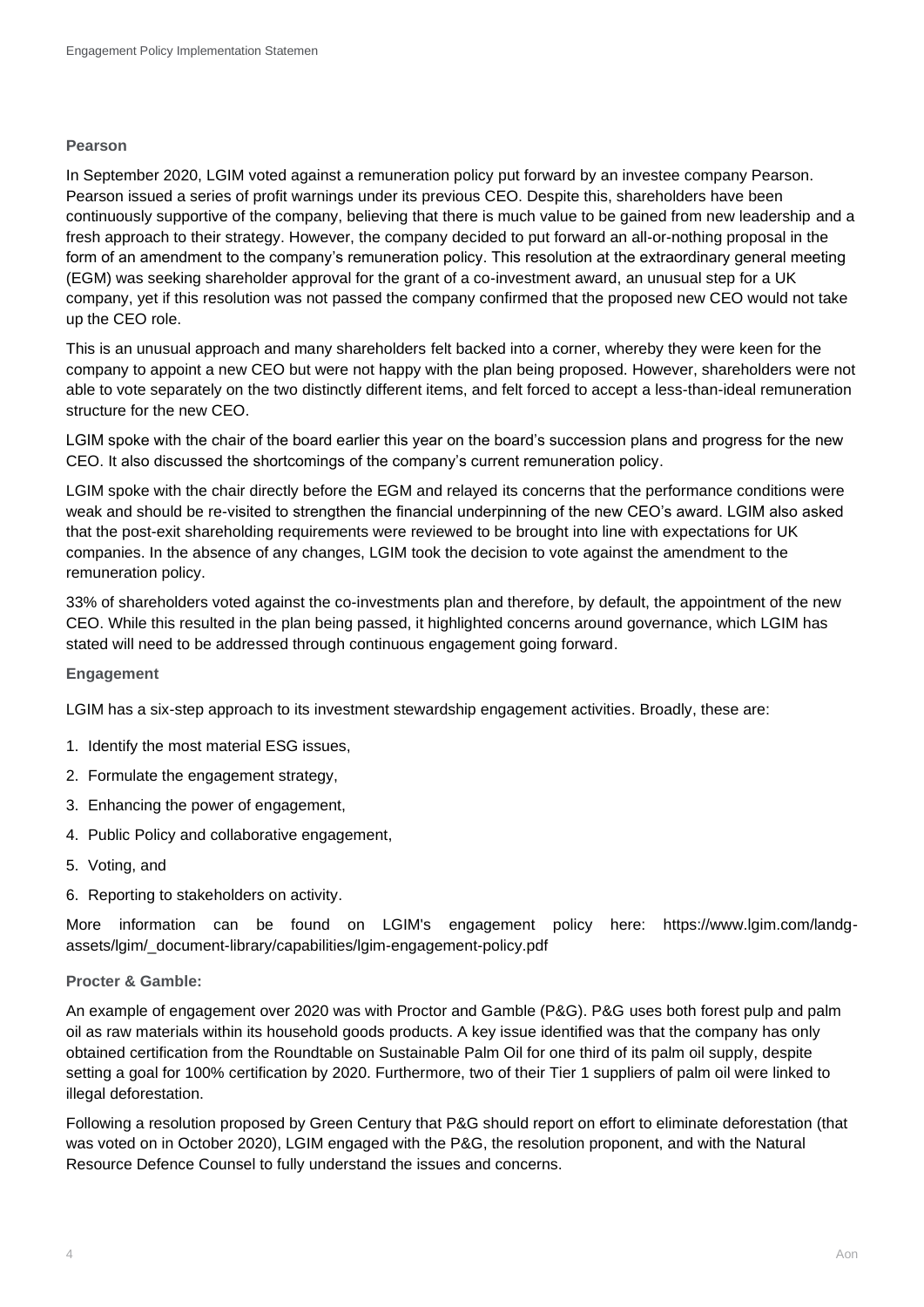Through this round of engagements, LGIM decided to support this resolution; while P&G has introduced objectives and targets to ensure its business does not impact deforestation, LGIM felt it was not doing as much as it could. LGIM has asked P&G to respond to the CDP Forests Disclosure and continue to engage on the topic and push other companies to ensure more of their pulp and wood is from FSC-certified sources. More detail on this stewardship example can be found here: https://www.lgim.com/landg-assets/lgim/\_document-library/capabilities/cgquarterly-report.pdf

### **Insight Broad Opportunities Fund**

Insight retains the services of Minerva Analytics (Minerva) for the provision of proxy voting services and votes at meetings where it is deemed appropriate and responsible to do so. Minerva provides research expertise and voting tools through sophisticated proprietary IT systems allowing Insight to take and demonstrate responsibility for voting decisions. Independent corporate governance analysis is drawn from thousands of markets, national and international legal and best practice provisions from jurisdictions around the world. Independent and impartial research provides advance notice of voting events and rules-based analysis to ensure contentious issues are identified. Minerva Analytics analyses any resolution against Insight-specific voting policy templates which will determine the direction of the vote.

|                                              | 1 Jan 2020 - 31 Dec 2020 |
|----------------------------------------------|--------------------------|
| % resolutions voted                          | 100%                     |
| % of resolutions voted against<br>management | 0%                       |
| % resolutions abstained                      | 0%                       |

In February 2020, Insight voted in a number of resolutions at the AGM of GCP Infrastructure Investments Limited (GCP). It voted in favour of all resolutions, which included approval of the director's remuneration report, re-election of a selection of directors to the company, authorisation of the Audit & Risk Committee and authorisation to purchase its own shares.

Insight engaged with several companies over the year on topics such as portfolio outlook and ESG integration. For example, Insight engaged several times with Greencoat UK Wind plc to discuss the portfolio, raising equity and their COVID19 impact assessment, concluding that this was managed appropriately. Insight met with the incoming and retiring chair to discuss prospective strategy including preservation and transfer of corporate knowledge in April 2020. Engagements with the company remain ongoing.

## In summary

Based on the activity over the year by the Trustee and its service providers, the Trustee is of the opinion that the stewardship policy has been implemented effectively in practice. The Trustee notes that all of its applicable asset managers were able to disclose strong evidence of voting and engagement activity.

The Trustee expect improvements in disclosures over time in line with the increasing expectations on asset managers and their significant influence to generate positive outcomes for the Scheme through considered voting and engagement.